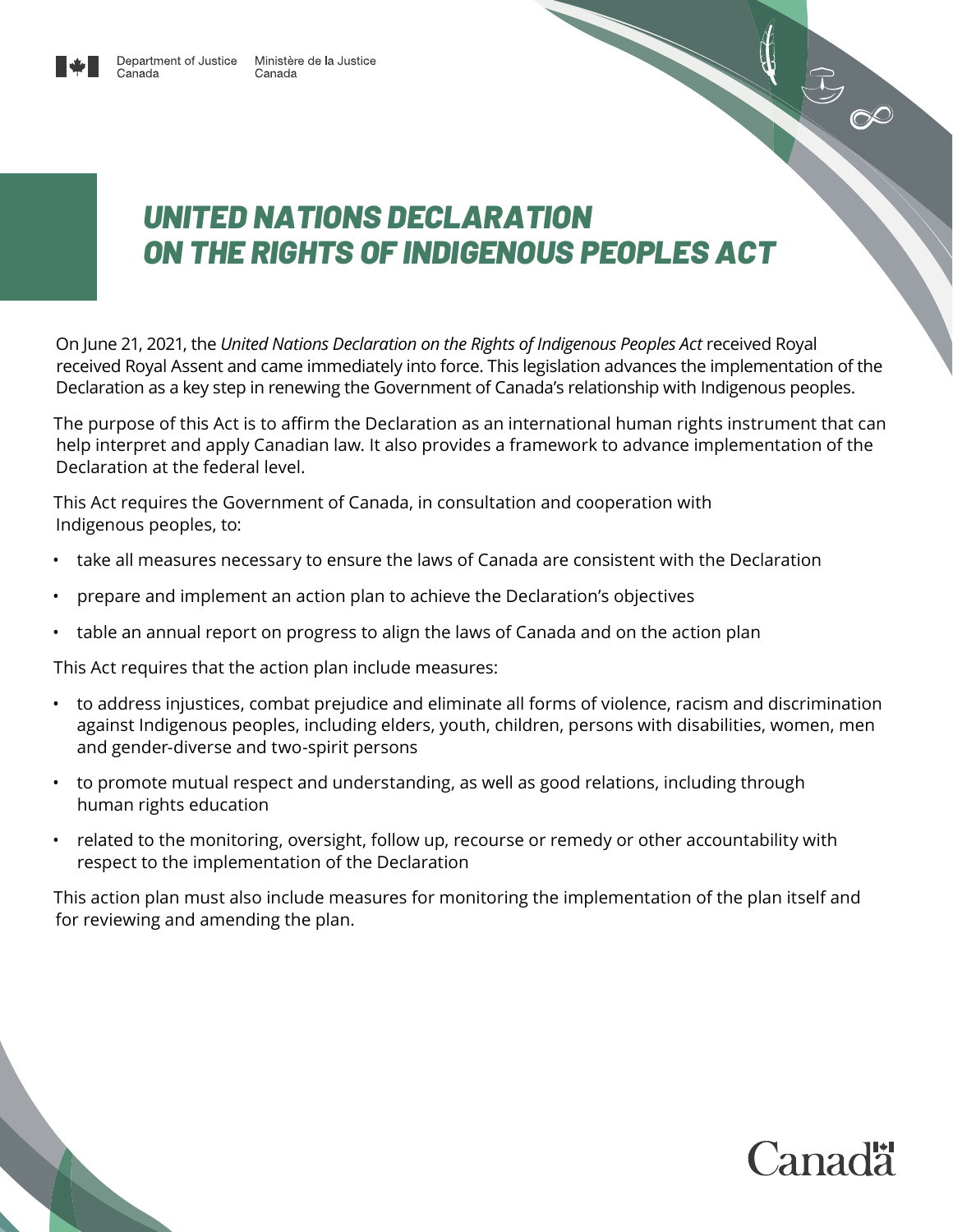### *Next Steps*

All federal departments will have important roles to play in implementing the Declaration.

As the next step, the Government of Canada will engage with Indigenous partners to understand their priorities for the action plan and to identify potential measures for aligning federal laws with the Declaration over time.

Engagement will be broad and inclusive; and will include national and regional Indigenous organizations, Indigenous rights holders, modern treaty and self-governing nations, women's and youth organizations, 2SLGBTQQIA+ Indigenous persons, urban Indigenous people and other identified Indigenous groups.

The Act requires the action plan be developed as soon as possible and no later than two years after the legislation has come into force. Once completed, the plan must be tabled in Parliament and be made available to the public. The action plan can then be renewed and updated as needed.

# *Why do we need this legislation?*

The United Nations Declaration on the Rights of Indigenous Peoples provides a framework for reconciliation, healing and peace, as well as harmonious and cooperative relations based on the principles of justice, democracy, respect for human rights, non-discrimination and good faith.

This Act creates a lasting and action-oriented framework to advance the federal implementation of the Declaration in collaboration with Indigenous peoples. This framework establishes accountability and provides greater clarity regarding the path forward for Indigenous peoples, communities, industry and all Canadians. A legislative framework ensures sustained and continued efforts to uphold the human rights of Indigenous peoples now and in the future. This legislation also responds to the Truth and Reconciliation Commission's Call to Action 43 and the National Inquiry into Missing and Murdered Indigenous Women and Girls' Calls for Justice.

In this way, this Act provides a clear vision for the future, ensuring that, moving forward, federal laws reflect the standards set out in the Declaration, while also respecting Aboriginal and Treaty rights recognized and affirmed in the Constitution.

#### *How did the Government of Canada work with Indigenous peoples on this Act?*

Building on the support from Indigenous groups for former Private Member's Bill C-262, and following discussions with Indigenous partners, the Government of Canada used Bill C-262 as the floor for discussions on a new legislative proposal.

The Government of Canada developed the *United Nations Declaration on the Rights of Indigenous Peoples Act* through engagement with representatives of National Indigenous Organizations, Modern Treaty partners and Self-Governing Nations, rights-holders, Indigenous youth, Indigenous women, gender-diverse and two-spirit people, regional and other Indigenous organizations. The feedback received through this engagement process shaped the development of this Act. The Government of Canada also held discussions with provincial and territorial governments and industry stakeholders.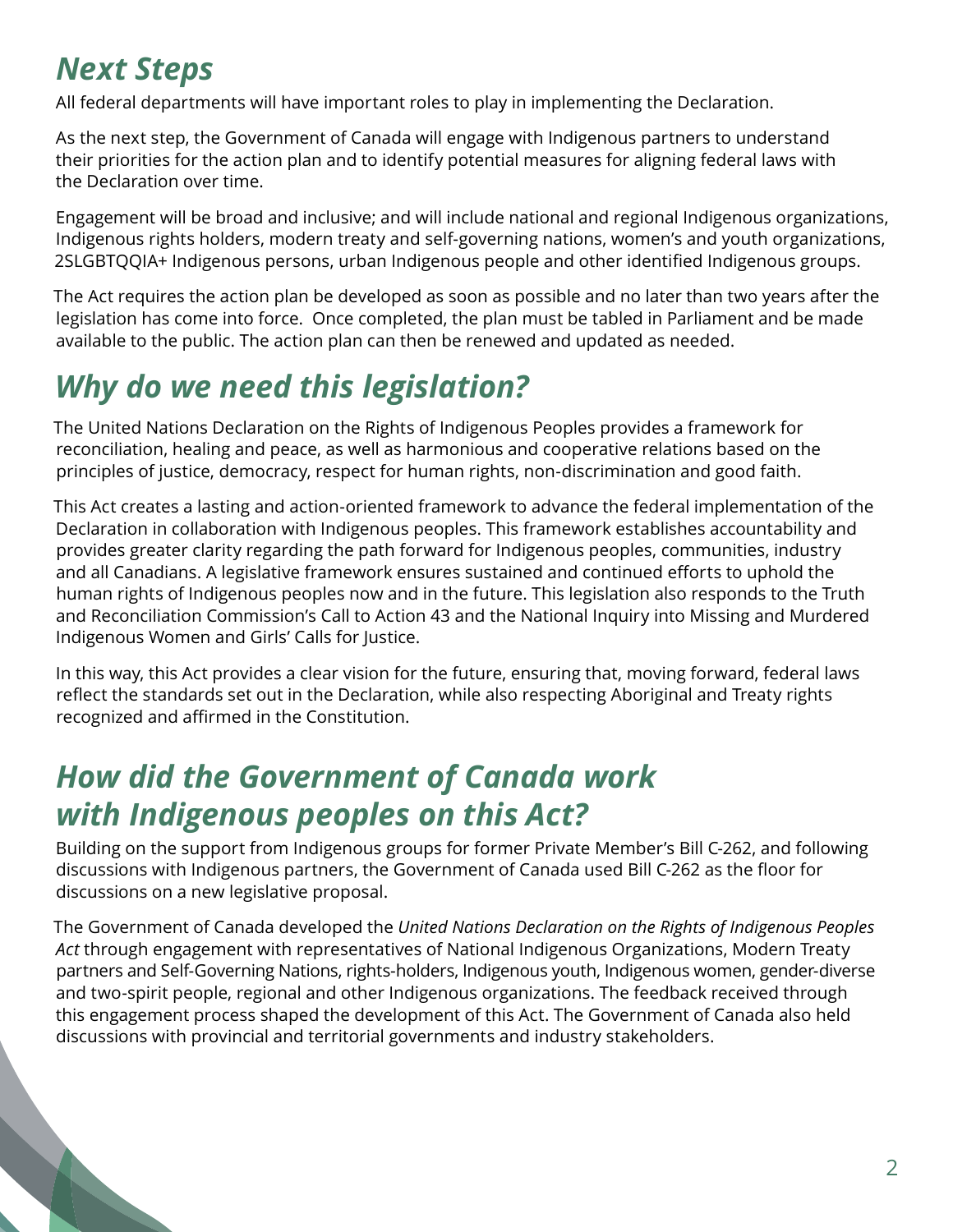## *What is free, prior and informed consent?*

References to "free, prior and informed consent" (FPIC) are found throughout the Declaration. They emphasize the importance of recognizing and upholding the rights of Indigenous peoples and ensuring that there is effective and meaningful participation of Indigenous peoples in decisions that affect them, their communities and territories.

More specifically, FPIC describes processes that are *free* from manipulation or coercion, *informed* by adequate and timely information, and occur sufficiently *prior* to a decision that Indigenous rights and interests can be incorporated or addressed effectively as part of the decision making process - all as part of meaningfully aiming to secure the consent of affected Indigenous peoples.

FPIC is about working together in partnership and respect. In many ways, it reflects the ideals behind the relationship with Indigenous peoples, by striving to achieve consensus as parties work together in good faith on decisions that impact Indigenous rights and interests. Despite what some have suggested, it is not about having a veto over government decision-making.

It is important to understand FPIC in context: different initiatives will have different impacts on Indigenous peoples' rights. FPIC may require different processes or new creative ways of working together to ensure meaningful and effective participation in decision-making.

There are many examples where collaboration, co-management or co-ownership are already taking place across the country. These types of approaches increase the credibility of the institutions and help to ensure the legitimacy of the decisions they make, which in turn helps to reduce litigation. Implementing the Declaration means building on these examples, looking for other ways in which we can work collaboratively on key issues, ensuring that decision making processes include the space (including the time and information required) for Indigenous peoples who stand to be affected to participate in and influence the process.

Learn more about some of these many examples of the [Declaration in action here.](https://www.justice.gc.ca/eng/declaration/action.html)

### *What does this mean for the existing duty to consult?*

The Government of Canada has a constitutional duty to consult Indigenous peoples when it considers measures that might adversely impact their potential or established Aboriginal or treaty rights. This has been consistently confirmed by the Courts. The Government of Canada has consistently worked to uphold this duty and has shown its commitment to taking additional steps to do so.

As the Principles Respecting the Government of Canada's Relationship with Indigenous Peoples note, free, prior and informed consent builds on and goes beyond the legal duty to consult. Consultation obligations can also be set out in legislation or modern treaties.

Implementation of the Declaration through this Act will inform how the Government approaches meeting these legal duties going forward. It will do so in a way that provides greater clarity and creates greater certainty over time for Indigenous groups and all Canadians. The Act itself does not immediately change Canada's existing duty to consult Indigenous groups, or other consultation and participation requirements set out in legislation like the *Impact Assessment Act*.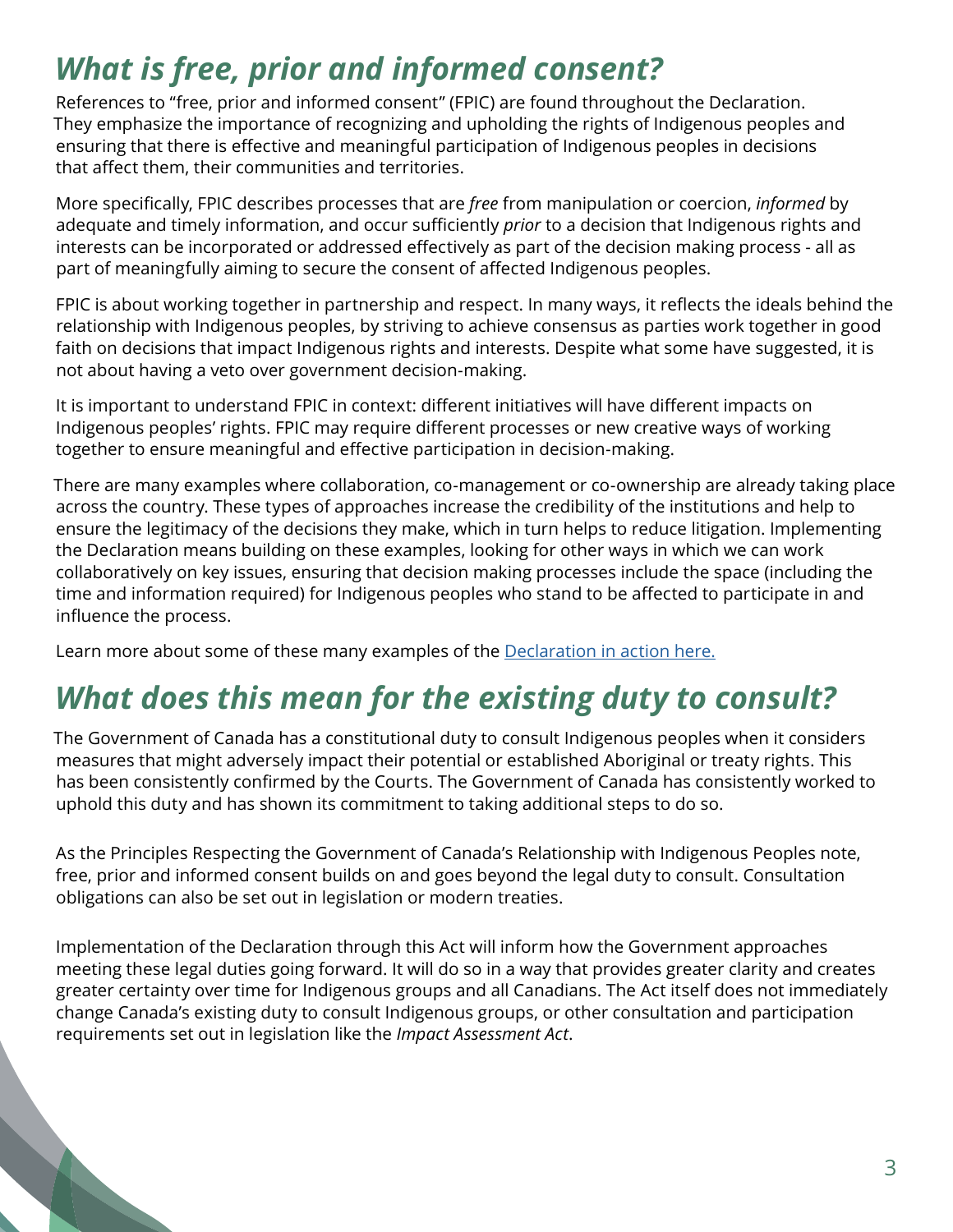#### *What does this mean for natural resource development?*

The implementation of the Declaration has the potential to make meaningful change to how Indigenous peoples, communities, and businesses participate in sustainable natural resources development. This includes having Indigenous peoples as full partners in the natural resource and net-zero carbon economy and ensuring that Indigenous peoples have a seat at the table for decisions that may affect their communities. Together, we can develop a stronger, more sustainable, and predictable path for Indigenous peoples, the Government of Canada, and industry.

The Declaration can be used as a guidepost in establishing those relationships, because when Indigenous peoples are provided the opportunity to participate as full partners in economic development, it is a reflection of their inherent right to self-determination.

Read this [additional backgrounder](https://www.justice.gc.ca/eng/declaration/bgnrcan-bgrncan.html) for more information on what this means for the natural resource sector.

#### *What does this mean for fisheries in Canada?*

Fisheries, oceans, aquatic habitat, and marine waterways are economically and culturally significant for Indigenous peoples. The sustainable use of the fishery resource, the protection of fish and fish habitat, the conservation and management of our oceans, and, through the Canadian Coast Guard, the safety of those on the water and the protection of the marine environment, are shared priorities held in common with Indigenous peoples in Canada and the Government of Canada.

The Government of Canada works with Indigenous peoples through well-established processes to seek input in decision-making and management activities –, for example, advisory councils, collaborative management arrangements, and bilateral discussions. Through these relationships, the Government of Canada collaborates with Indigenous peoples in a manner that gives voice to the Declaration.

While the *Act* itself does not immediately change any operations, policies, or laws related to the Department of Fisheries and Oceans or the Canadian Coast Guard, implementing the Declaration means building off our current processes, partnerships, and collaborative arrangements with Indigenous peoples to look for other ways in which we can work together on key fisheries and aquatic resource issues in a manner that gives a voice to the Declaration.

The development of the action plan will be a venue for advancing discussions with Indigenous peoples on ways to achieve the objectives of the Declaration, while advancing efforts to ensure Indigenous people participate as full partners in the sustainable use of the fishery resource, the protection of fish and fish habitat, and the conservation and management of our oceans.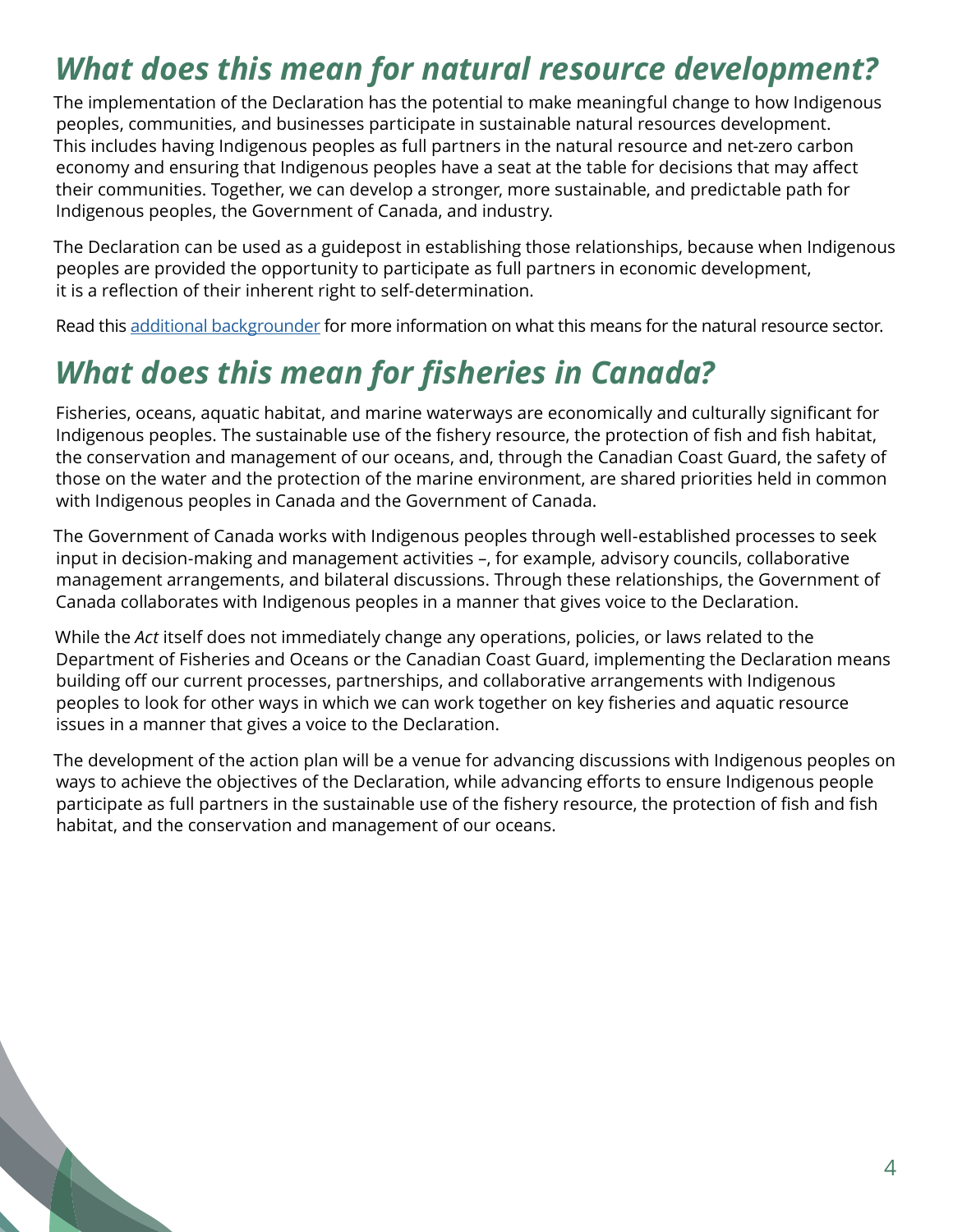#### *Does the United Nations Declaration on the rights of Indigenous Peoples Act affect provinces and territories?*

The *United Nations Declaration on the Rights of Indigenous Peoples Act* only imposes obligations on the federal government. It is intended to create a framework to support the Government of Canada to further implement the Declaration.

This Act affirms that the Declaration is a universal international human rights instrument with application in Canadian law. This means that the Declaration is an important source to interpret provincial and federal law. In fact, provincial and federal courts are already using the Declaration in this regard.

The Truth and Reconciliation Commission called on all levels of government to adopt the Declaration as the framework for reconciliation. Many provincial and territorial governments in Canada are also using the Declaration as the framework for reconciliation and to actively engage with Indigenous peoples on matters that affect them.

The preamble to this Act specifically recognizes that provincial and territorial governments have their own approaches and authorities relating to the implementation of the Declaration. The obligations set out in the Act apply specifically to the Government of Canada, in consultation and cooperation with Indigenous peoples. This includes the requirement to take all measures necessary to ensure that the laws of Canada that fall within federal authority are aligned with the Declaration, the development of an action plan, and the tabling of annual reports in Parliament. Together, these provide a framework for the federal government's implementation of the Declaration. Nothing in the federal legislation prevents provinces or territories from developing their own plans and approaches for implementation of the Declaration, or require them to do so.

#### *What does implementing the Declaration mean for Canada?*

The *United Nations Declaration on the Rights of Indigenous Peoples Act* will provide a shared road map for Indigenous peoples, industry, communities and government to work together. It will help strengthen relations between the Government of Canada and Indigenous peoples. It will also ensure Indigenous rights are carefully considered in reviewing and updating federal laws that affect those rights.

Among the main goals of the Declaration is to support Indigenous peoples' exercise of the right to self-determination.

Recent events have also underscored the persistence and harm of systemic racism and discrimination that Indigenous people face on a daily basis. This Act requires the Government of Canada, in consultation and cooperation with Indigenous peoples, to prepare an action plan that includes measures to address injustices, combat prejudice and eliminate all forms of violence and discrimination against Indigenous people.

Over time, implementing the Declaration will deepen understanding and respect, while creating stronger and healthier Indigenous communities, and contributing to their and Canada's economic growth. That means jobs and opportunities that benefit all, while protecting the land, air and water. It means building a brighter future and a better Canada for all.